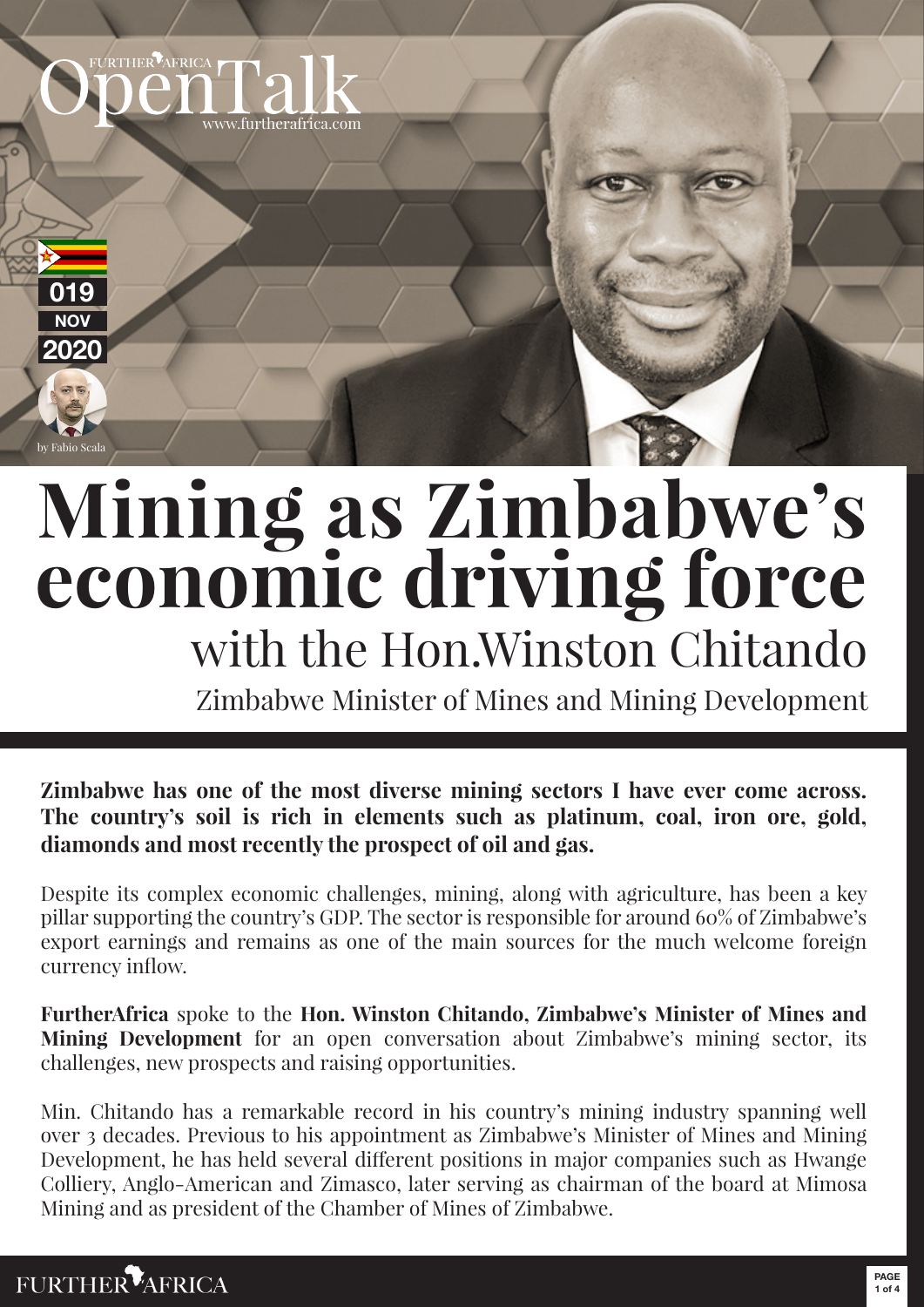

# **Mining as Zimbabwe's economic driving force**

with the Hon.Min. Winston Chitando Zimbabwe Minister of Mines and Mining Development

# **Fabio Scala:**

**Minister Chitando, thank you very much for taking the time to talk to us. It is a great honour to speak to you today. I wanted to begin this interview by congratulating you for the recent actions taken by your ministry in Zimbabwe's national parks to protect elephants and the wildlife. Could you elaborate on that?**

# **Hon. Min. Chitando:**

Thank you Fabio. Well, as was announced when that decision was made; mining in National Parks is banned, it is not allowed at all as these areas are reserved for our wildlife.

I would however, also like to clarify that the special grant in question had been issued to ZMDC quite a few years back who had been making an assessment of the potential area, they had not undertaken any mining activity and in this particular case what happened is that they were continuing with the assessment of the potential of that special grant. I must also point out that part of the special grant is in the National Park and part of it outside. So it is not 100% within the National Park. This special grant is around 23000 Hectares of which probably plus minus 50% is within the National Park.

ZMDC have been assessing the potential but no mining activity took place. What happened is that a number of stakeholders this time noticed the assessment activities which they may not have noticed in the previous years. This then triggered a number of articles and statements expressing concern over the impact of mining in National Parks. The government then made the decision that no mining would take place in National Parks. But once more I would like to emphasise that on this special grant part of it is in the National Park and part of it outside the National Park.

## **Fabio Scala:**

**Thank you for clarifying that. I noticed that Zimbabwe's mining sector never stopped during the pandemic which seems to have been a key element for the economy during this crisis. Could you share with us some of the inner workings and the decision that led to such a successful transition?**

## **Hon. Min. Chitando:**

At the outbreak of the pandemic, the government took a position; like all other countries in the world to institute some lockdown mechanisms and in terms of the provisions of the statute which gave effect to the lockdown there were exemptions which were provided for on condition of those who are exempt observing certain protocol to ensure that people would work safely.

In terms of these exemptions, which provided for the operation of essential services and critical equipment, a significant portion mining sector qualified. As you are aware with mining activity, you can't just stop. For example some of the PGM producers, the concentrators and smelters which they operate; you can't just switch off a smelter overnight as it can get damaged. These machines must be stopped in a controlled manner. Another example I can give is that with a lot of mining operations there is need for continuous pumping of water from underground and there is also need for maintenance of some critical equipment.

So in light of that, the mining operations were given an opportunity to apply to get a special dispensation to continue operating provided they follow certain protocol. Those who were applying for these exemptions were able to do so through their various organisations being The Chamber of Mines and the Zimbabwe Miners Federation who were also reinforcing the need for observance of the required protocol for those who received exemptions.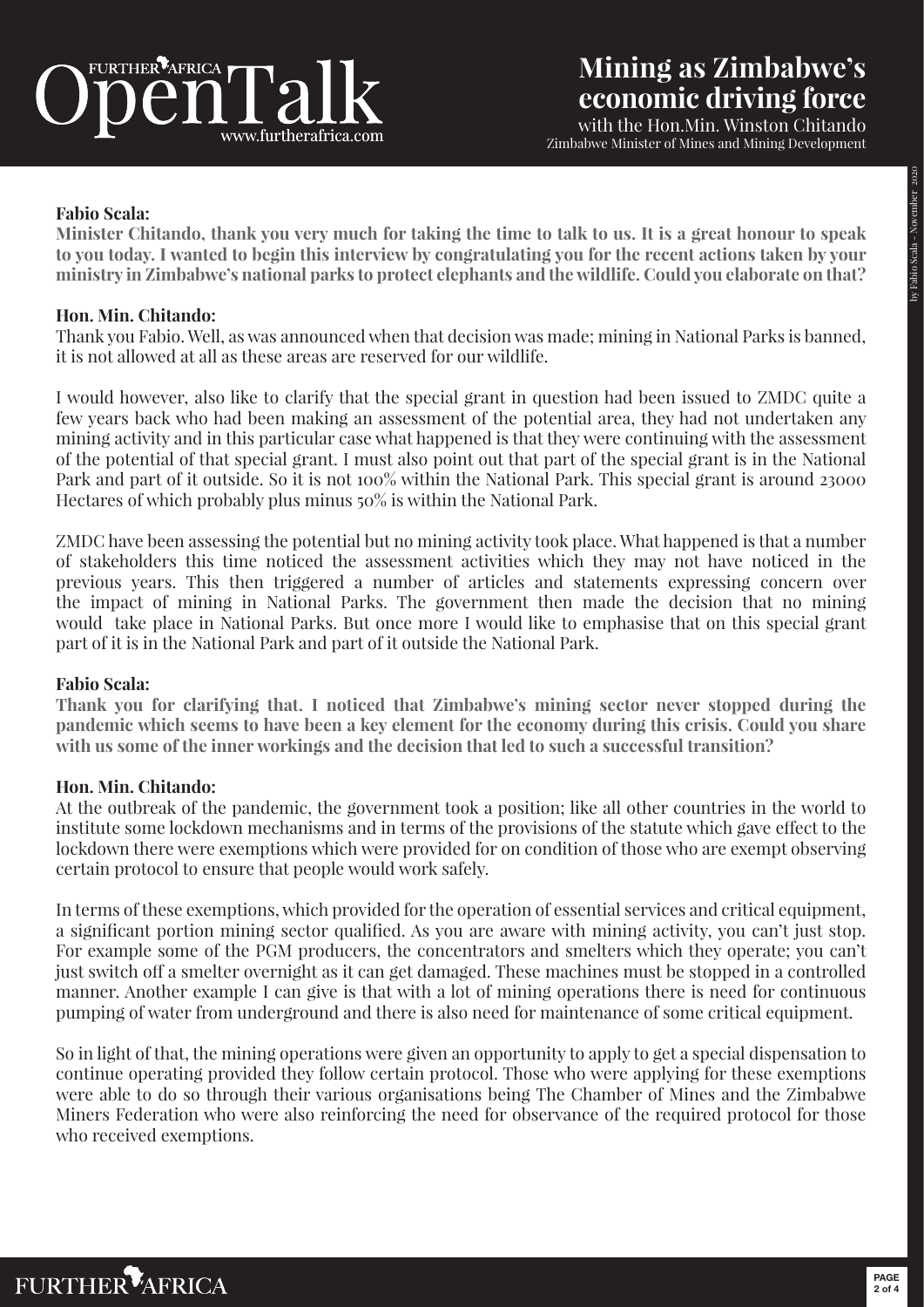# **Mining as Zimbabwe's economic driving force**

with the Hon.Min. Winston Chitando Zimbabwe Minister of Mines and Mining Development

So we had a significant number of operations continuing during the lockdown period and I must state that from when we reflect back our mining community did us proud because there were very few incidences of COVID-19 cases in the mining fraternity. We also had from those protocols one or two COVID-19 cases detected from temperature checks before entering the site and subsequent investigations took place. So this worked very well and it had an impact on the economy in terms of foreign currency generation and contribution toward economic development. It was a very good decision that was made.

If we look at the mining contribution in 2019, it was around US\$ 3Billion, the sector that largely did not operate during the lockdown would be Chrome. Not because they could not qualify for the exemption but because at the start of pandemic, steel prices went down and consequently ferro-chrome prices went down so this sector was badly affected. There were also a couple of other companies that made conscientious decisions not to continue operating during the pandemic period. So looking at the revenue lost during the pandemic, I would estimate it at around US\$300 to 400Million lost for the year. Again I want to emphasize that these are direct and indirect effects of COVID-19. For example even now after the restrictions have been largely relaxed, there are some ferro-chrome producers who are still not operational because the prices have remained very low. On a regular basis the mining sector contribution to the economy overall is around US\$250 Million per month and I would say close to US\$150 – 200 Million per month is what we contributed during the COVID-19 period.

# **Fabio Scala:**

**That is remarkable. Along the same lines, there was a lot of interest in the market recently upon the announcement that Invictus energy was test drilling for oil and gas in Muzabarani. We've seen the impact of hydrocarbon projects in neighbouring Mozambique and the prospect of Zimbabwe joining the club is very exciting. Is there anything that you can disclose to us at this point?**

## **Hon. Min. Chitando:**

There isn't much more that I can disclose at this time but the game plan is quite clear, the EIA has been approved by EMA (Environment Management Authority) and traditional ceremonies have now been done with the relevant chiefs, who are in that area. The work continues to zero in on the best spot to drill with the expectation that the drilling will take place in the third quarter of next year. So we are well on course and we all keep our fingers crossed that we will get a good result because it would be a complete game changer for the country and I am very confident we will be smiling this time next year.

## **Fabio Scala:**

**These are certainly good prospects, I'll sure be following up. As I have done business in both sides of the border, there is something I wanted to comment- the clear synergies between Mozambique and Zimbabwe, particularly in natural resources. How are the countries working together currently and are there any further types of cooperation on the way?**

# **Hon. Min. Chitando:**

Unfortunately COVID-19 has affected us, we were due to have visited one of their operations to see what they are doing but unfortunately it has not happened. This is the same for other countries within the region who have similar gas occurrences, not Mozambique alone. The idea is to see what they are doing and also benchmark in terms of their operating parameters as this is a new industry for us and we were expecting to have done this by now, but it could not happen. So we are looking at cooperation with all the countries in the region who have similar gas occurrences.